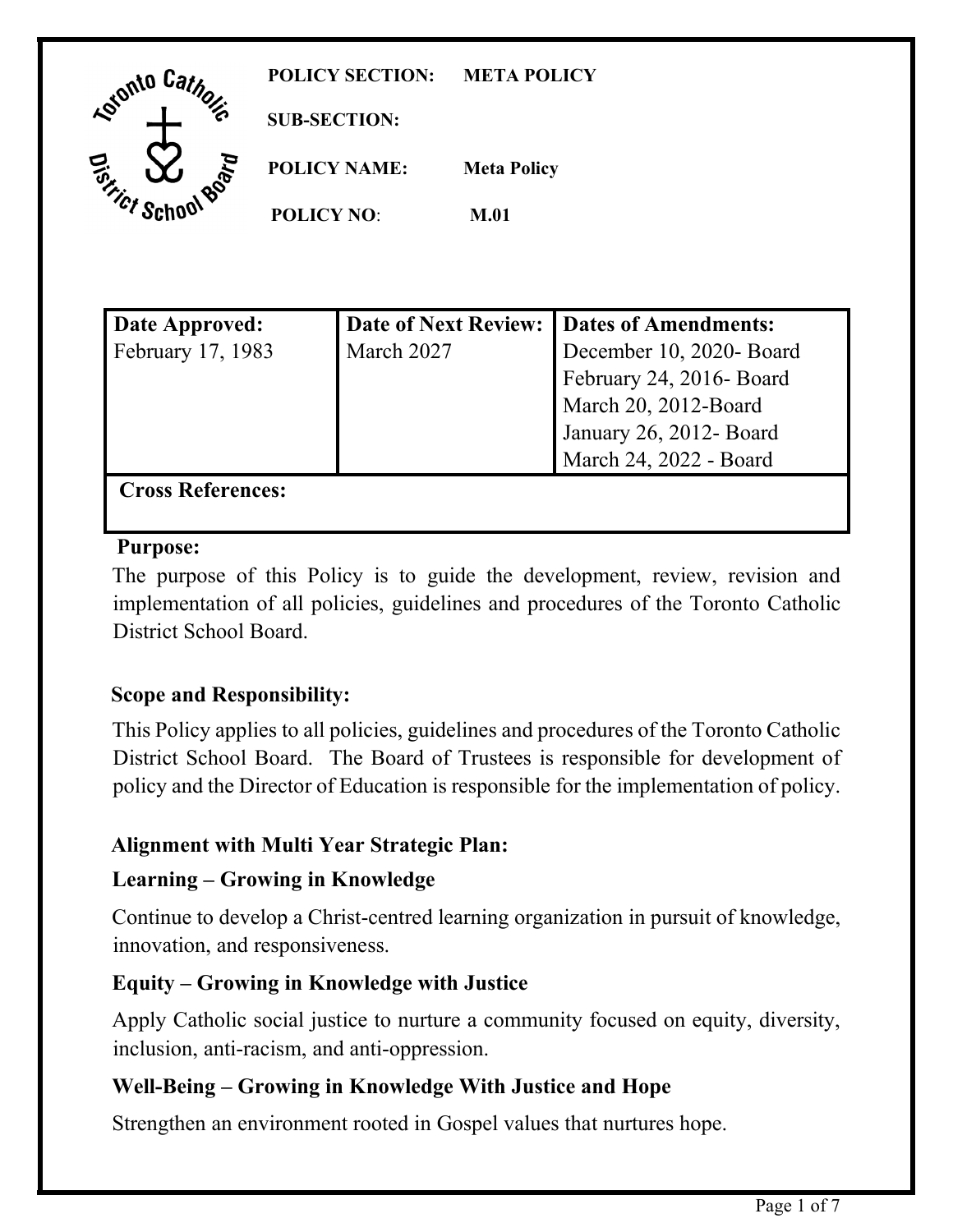

# **Policy:**

The Toronto Catholic District School Board shall adopt a process of policy development, implementation, reporting and review which will provide for thoroughness and consistency in approach, formulation and format.

Resultant policies will:

- 1. reflect the mission and vision of the Toronto Catholic District School Board;
- 2. reflect and promote Catholic values
- 3. align with the Multi-Year Strategic Plan
- situations yet be specific enough to provide clear guidance, and 4. be broad enough to admit discretionary action in meeting day-to-day
- definitions, and evaluation and metrics, 5. include provision for the purpose of the policy, scope and responsibility, alignment with the Multi-Year Strategic Plan, policy statement, regulations,
- 6. be legally compliant; and
- 7. be compliant with the principles of equity.

# **Regulations:**

# **1. Identification of policy issues / Potential New Policy**

Policy issues may be initiated or identified by the following:<br>
a) Ontario Ministry of Education,<br>
b) Toronto Catholic District School Board students,<br>
c) Toronto Catholic District School Board students,

- a) Ontario Ministry of Education,
- b) Toronto Catholic District School Board trustees,
- 
- d) Toronto Catholic District School Board ratepayers,
- d) Toronto Catholic District School Board ratepayers, e) Toronto Catholic District School Board employees, f) municipal authorities,
- f) municipal authorities,
- g) organizations and associations,
- h) legislative changes, h) legislative changes,<br>
Page 2 of 7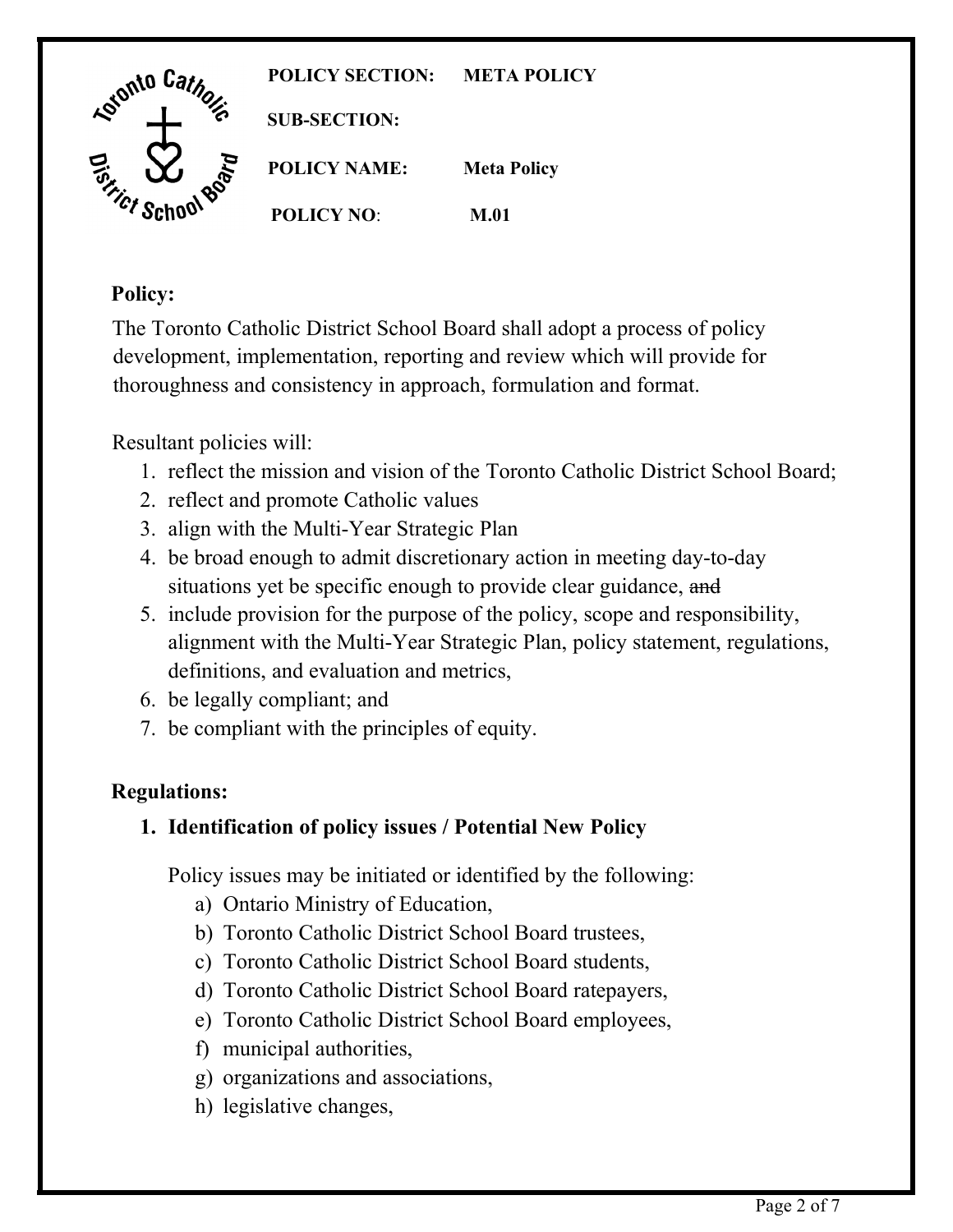

i) Catholic institutions, or

Director of Education and Secretary or the Board of Trustees directly. j) as a result of regular risk and opportunity environmental scans completed by staff by submitting policy concerns to the office of the

to develop a policy in the area of concern. The Director of Education shall submit a report for those policy issues brought to the attention of the Director to the appropriate Board committee(s) with the rationale and recommendation(s) concerning the plan

 informed of the process as appropriate, The Director will ensure that the initiator of the issue and the Board are

#### **2. Policy Consultation**

 stakeholders for the purpose of obtaining their perspective on the policy as Where required, a draft policy may be subject to consultation from relevant written, or to consider suggestions about how the policy might be revised.

# **3. Policy Development Process**

 formulate a policy recommendation report for Board approval. The following are report elements for consideration: 1) scope Upon the approval of the Board to develop a new policy, the Director shall

The following are report elements for consideration:

- 
- 2) rationale for policy development
- 3) research and feasibility studies, including practices and policies in other jurisdictions.
- 4) critical impacts (e.g., other policies impacted, operational, cost, legal,)
- 5) policy precedents
- 6) policy alternatives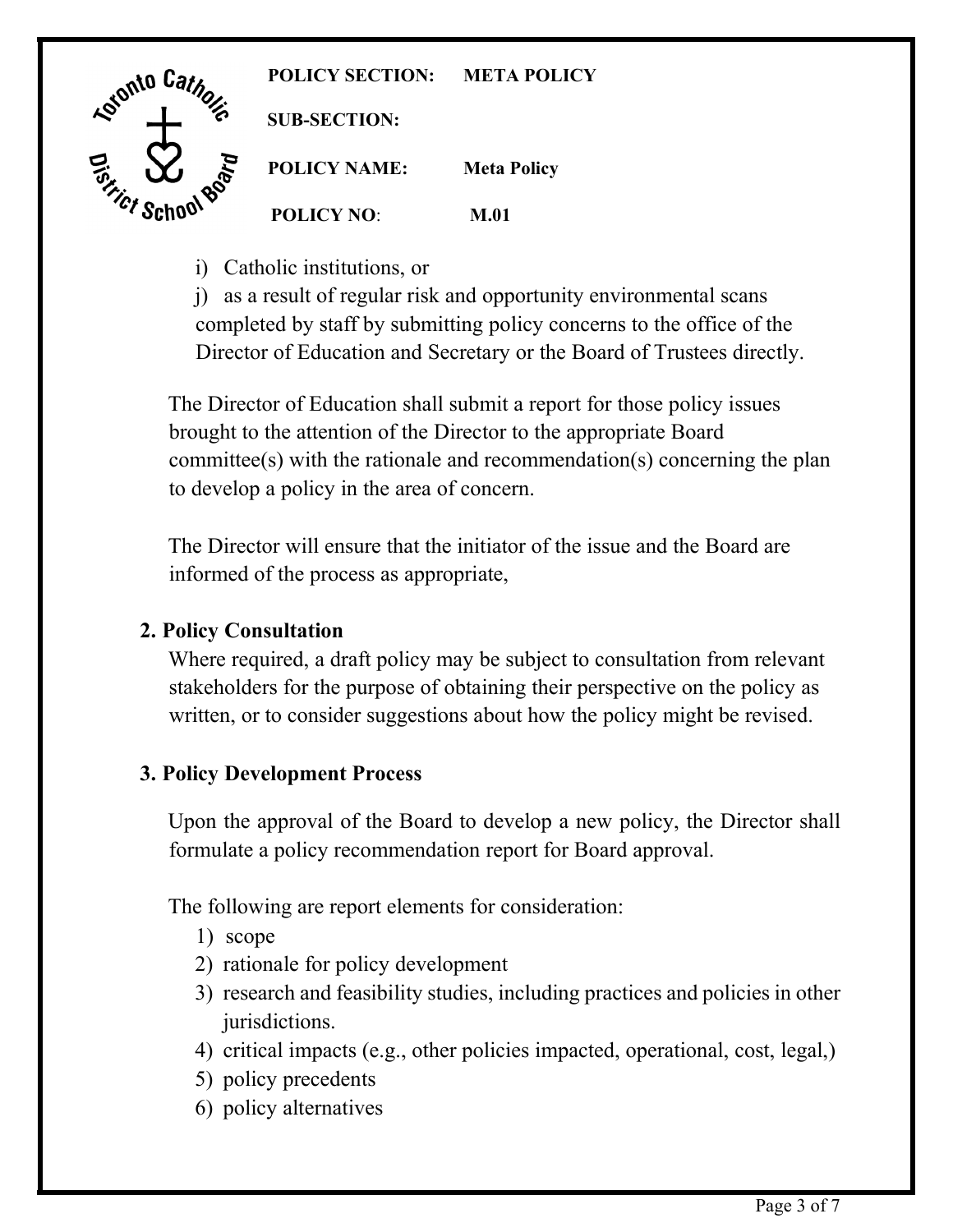**POLICY SECTION: META POLICY** 



**SUB-SECTION:** 

**POLICY NAME: Meta Policy POLICY NO**: **M.01** 

- 7) recommended Policy
- 8) recommended engagement and communication
- 9) reference to which Multi Year Strategic Plan or other goals are being supported
- 10) plan for implementation
- 11) Policy owner
- 12) timelines for implementation completion

The recommended draft policy and associated regulations shall:

- 1) reflect the Board mission and vision,
- 2) reflect and promote catholic values
- 3) outline policy objectives,
- 4) outline policy evaluation procedures and metrics to be reported on to determine level of effectiveness, and
- 5) outline ongoing policy review and Board reporting timelines.

# **4. Policy Refinement and Approval**

 The Governance and Policy Committee may provide input regarding the draft policy.

rescinding. The Governance and Policy Committee shall submit the policy, with or without modification, with a recommendation for Board approval or

If adopted by the Board of Trustees, with or without modification, the policy shall be the official policy of the Toronto Catholic District School Board.

# **5. Implementation of Approved Policy**

Subsequent to Board approval, the Director shall:

a) Code the policy and distribute it for inclusion in all copies of the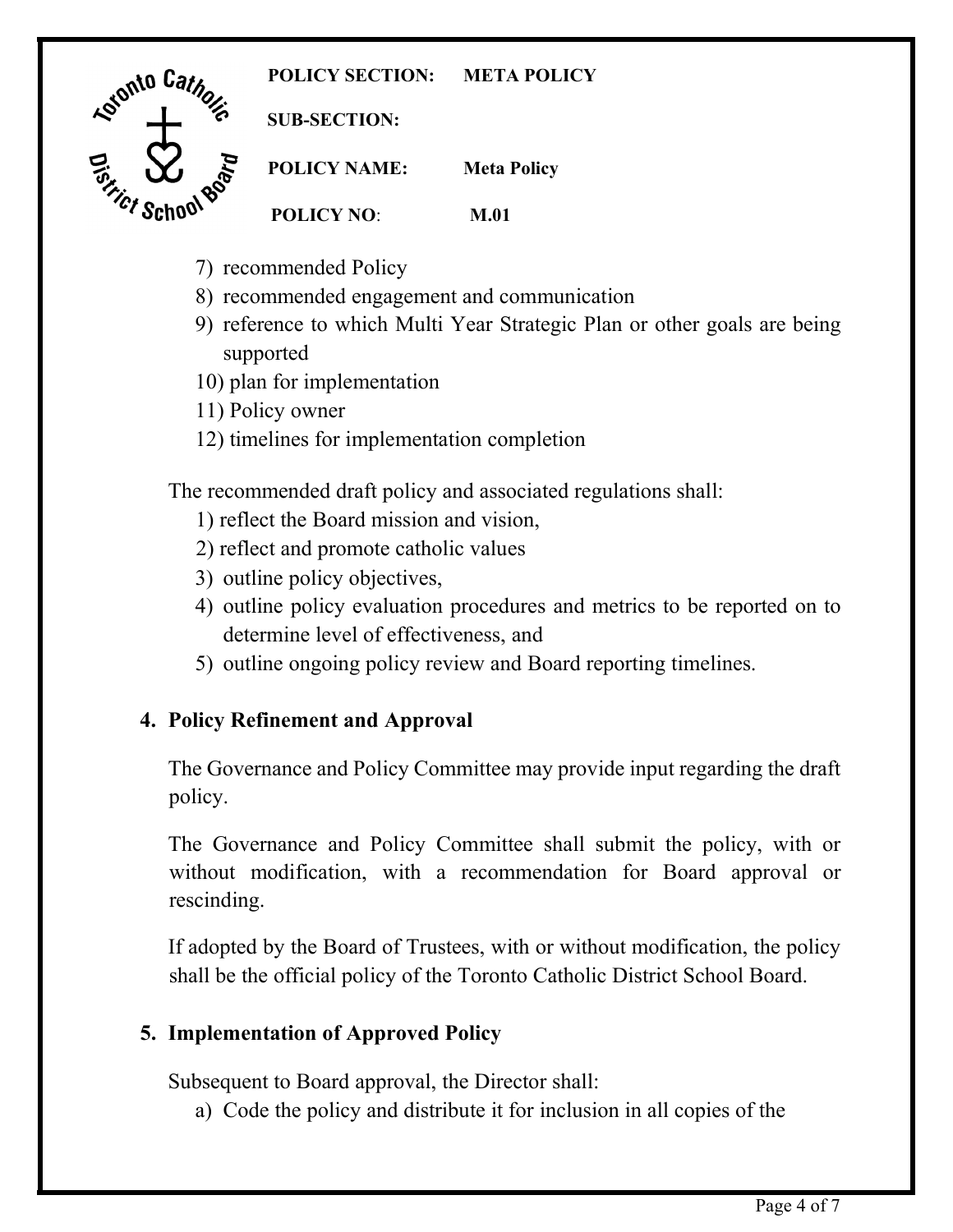

Policy register in circulation.

- b) Notify all constituent groups of the policy including publishing policy on the Board website.
- c) Deal with the specifics of implementation at the suitable organizational level(s), including making sure that there is organizational capacity and capability.
- d) Confirm who is responsible for implementation, and related timelines.
- priority goals identified in the policy objective(s), for subsequent e) Confirm the proposed metrics to be reported to the Board of Trustees in order to demonstrate that the policy is being implemented, and its level of effectiveness in advancing the Multi Year Strategic Plan and/or other approval by the Board.

# **6. Ongoing Policy Review and Reporting**

- included in the policy document itself), and staff are to ensure that Committee in a timely fashion. The Board will aim to review at least a) Minimum review timelines for each policy are to be identified (and policies are brought forward for review by the Governance and Policy 10 percent of Board policies annually.
- b) The review of a policy should generally occur every five years (or less if needed) to reflect legislative and organizational changes.
- c) The date of the last Committee review is to be captured in the policy.
- Report will be provided on the TCDSB website. Metrics for measuring d) The date of the last staff Report to Board on policy implementation and effectiveness metrics is to be captured in the policy. A link to the the effectiveness of each policy should be reported on at least annually if no other timeline is indicated.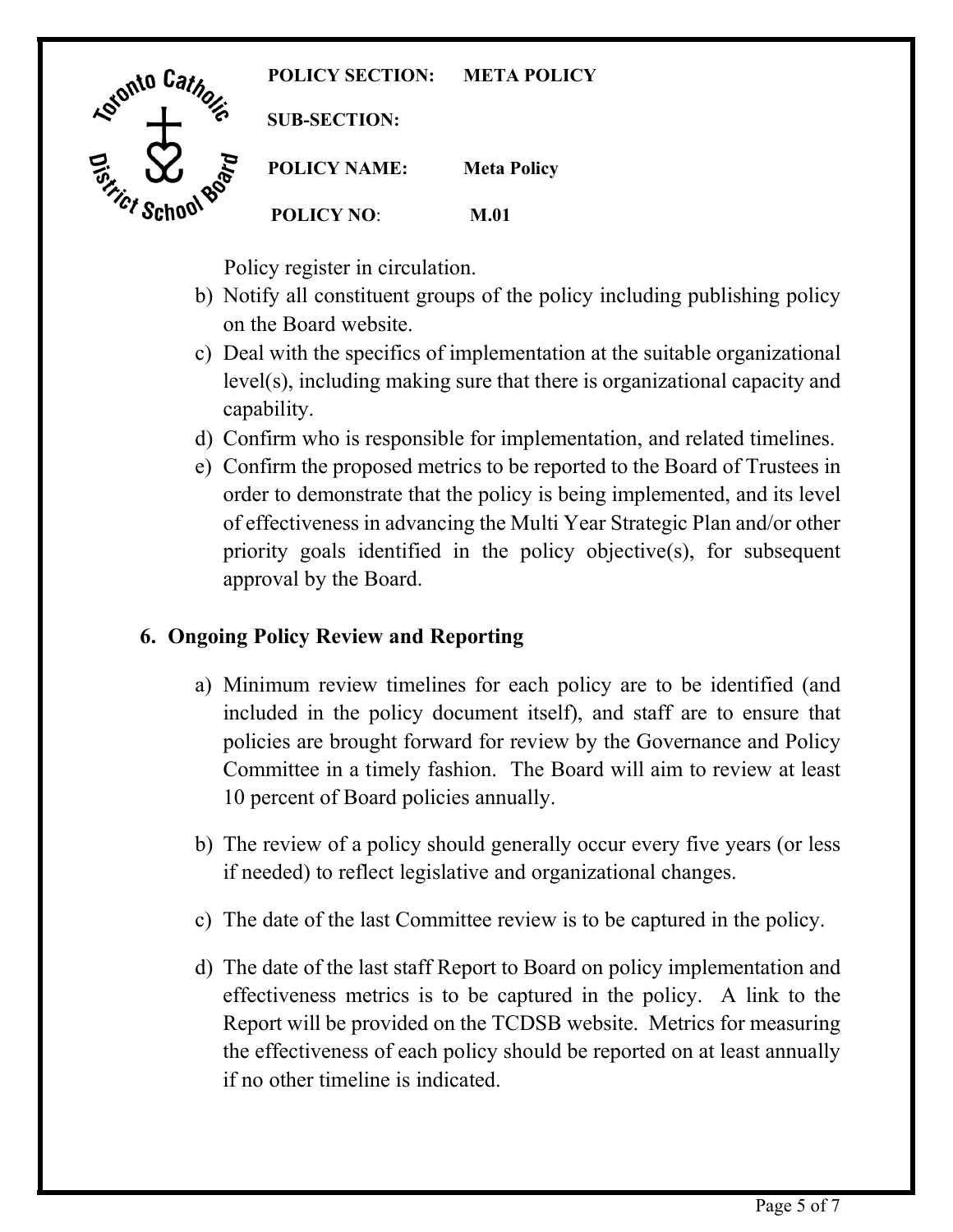

- e) Each policy is to be linked to a Multi Year Strategic Plan or other priority goal in order to support the prioritization of policy reviews, as needed.
- required, for its consideration. f) Each reviewed policy shall be submitted to the Governance and Policy Committee in approved format and suitably rewritten or revised, if
- rescinding. g) The Governance and Policy Committee shall submit the policy, with or without modification, with a recommendation for Board approval or
- regulation 4 of this policy. h) The approved policy shall be implemented in accordance with

# Definitions:

#### **Cross References**

 Includes any direct linkages to statutory and regulatory legislation and by-laws of the Federal, Provincial, and Municipal Governments and their associated bodies; Ministry of Education documents; and any related Board policies and procedures.

#### **Definitions**

 Specific meanings for any terms within the policy that require further explanation or represent professional terms which would not normally be used by stakeholders.

# **Global Definitions**

 *'May'* is used as an enabling term to describe a discretionary action. *'Should'* is used to describe a recommendation that is encouraged, but not mandated. *'Must/Will/Shall'* is used to describe a requirement, a mandatory action.